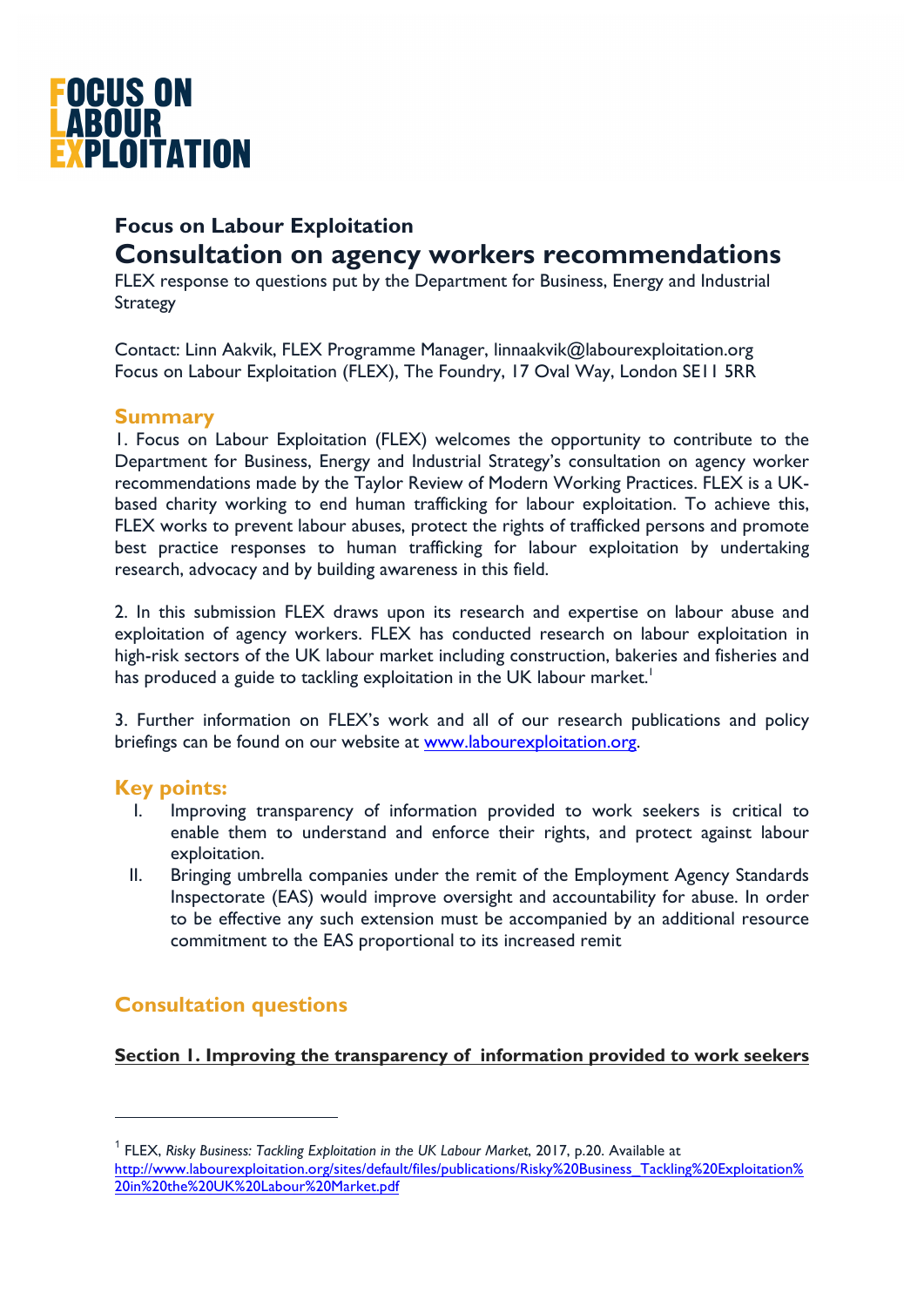

**1) To what extent would you agree that a 'key facts' page would support work seekers in making decisions about work?** 

4. FLEX supports the proposal to require employment businesses to provide a 'key facts' page to all work seekers to ensure clarity on rates of pay and deductions to be made. Clear information about the nature of the employment arrangement and rates of pay, including take-home rate after deductions, would support work seekers to make decisions about whether or not to accept a contract.

5. However, decisions about work do not end with the acceptance of a contract. Problems regarding lack of clarity also arise when an agency worker is mistreated, for example when they are underpaid, and do not know who is responsible for addressing the issue. In order to enable workers to understand and enforce their rights, and continue to make decisions about their employment, information about who is responsible for their employment rights, and how to access further information and raise complaints should also be included on the 'key facts' page.

6. Migrant workers face particular barriers to understanding their rights and accessing help and advice to enforce those rights, including language barriers, lack of understanding of routes to advice and assistance, and lack of accessibility of existing advice gateways. For example, FLEX research has identified barriers to at-risk migrant workers seeking advice through the Acas helpline, as the opening hours make it challenging for those who work long hours to call, workers experience difficulty accessing advice in languages other than English.<sup>2</sup> The usefulness of the 'key facts' page in helping work seekers to understand and access their rights will also depend on the availability and accessibility of gateways to advice that can assist the most at-risk workers to understand and use the information provided to make decisions about their employment and enforce their rights.

#### **2) What information would be important to include in a 'key facts' page?**

7. The 'key facts' page should include, at a minimum:

- a) Who will be responsible for the employment of the work seeker;
- b) The work seeker's employment status;
- c) How much the work seeker will be paid by the umbrella company or intermediary (both gross and net pay);
- d) What fees are payable to the umbrella or intermediary by the work seeker (amount and what they are for);
- e) What statutory deductions will be made;

-

- f) What additional benefits there are e.g. access to a benefit in kind scheme, childcare vouchers, group insurance policies;
- g) What routes are available to information or assistance in case of complaints.

<sup>2</sup> FLEX, *Risky Business: Tackling Exploitation in the UK Labour Market*, 2017, p.26.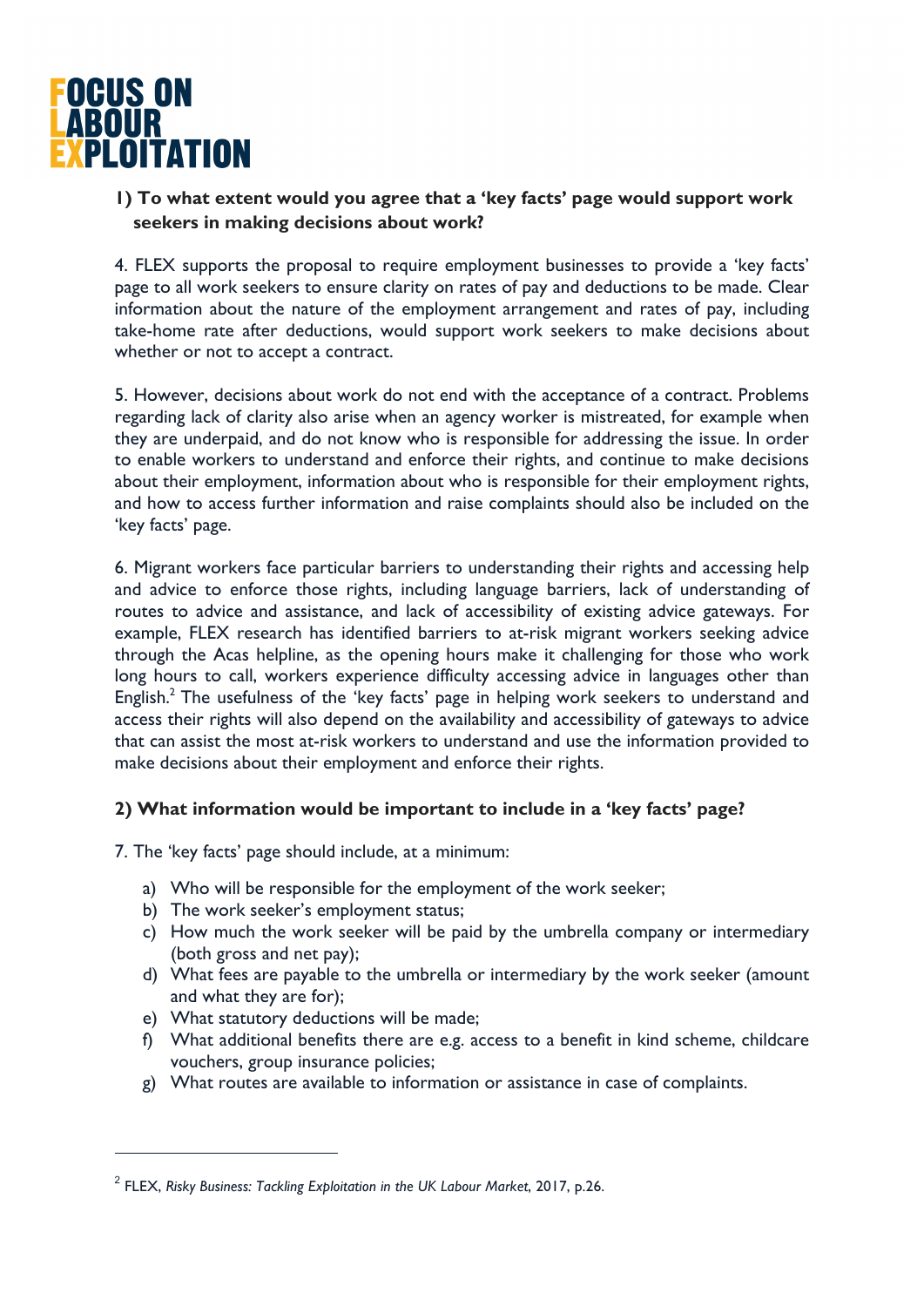

-

**2) (a) What conditions should be in place to ensure the 'key facts' page is provided and understood by the workseeker before any contractual engagement?** 

8. In order to ensure a 'key facts' page is provided, an effective monitoring system should be in place. Penalties should apply to employment businesses that fail to provide a 'key facts' sheet. FLEX supports the suggestion that the government should provide a standard template 'key facts' page including safeguards to ensure that core information fields could not be deleted.

9. A licensing system for all employment agencies and employment businesses would provide an effective system for monitoring and enforcing workers' and work seekers' rights including the provision of a 'key facts' page. The provision of a 'key facts' page should be a requirement for obtaining a license as an employment agency or business. This licensing system should be controlled and enforced by the Employment Agency Standards Inspectorate.

#### **Case study: Example of licensing scheme, Norway**

The Norwegian Labour Inspection Authority operates a licensing system for the cleaning industry. All companies offering cleaning services must be licensed. A list of licensed cleaning companies divided by region is available on the Inspectorate's website.49 It is illegal to purchase cleaning services from providers that are not included in the register or that have the status 'not approved'. Companies offering cleaning services must apply for authorisation online.50 They must meet the following criteria:

- 1. The company must be registered with an authorised occupational health service (these are licensed by the Inspectorate and a list is available);
- 2. Have an appointed safety representative and a working environment committee;
- 3. Written employment contracts must be in place for all workers;
- 4. Minimum wage requirements must be met; and
- 5. An insurance scheme must be in place. Documentary evidence is required for each criterion and is evaluated by the Inspectorate.

Cleaning service providers can be licensed without inspection, but should the company be inspected at a later stage and breaches found, the license may be withdrawn.51 The Labour Inspection Authority has noted that the health and safety procedures of several licensed companies are found to be insufficient upon inspection, leaving some to question the impact of the system of licensing without inspection on occupational health and safety.<sup>3</sup>

<sup>3</sup> Norwegian Labour Inspector Authority, *Annual Report 2016*, available at http://www.arbeidstilsynet.no/rapport.html?tid=90119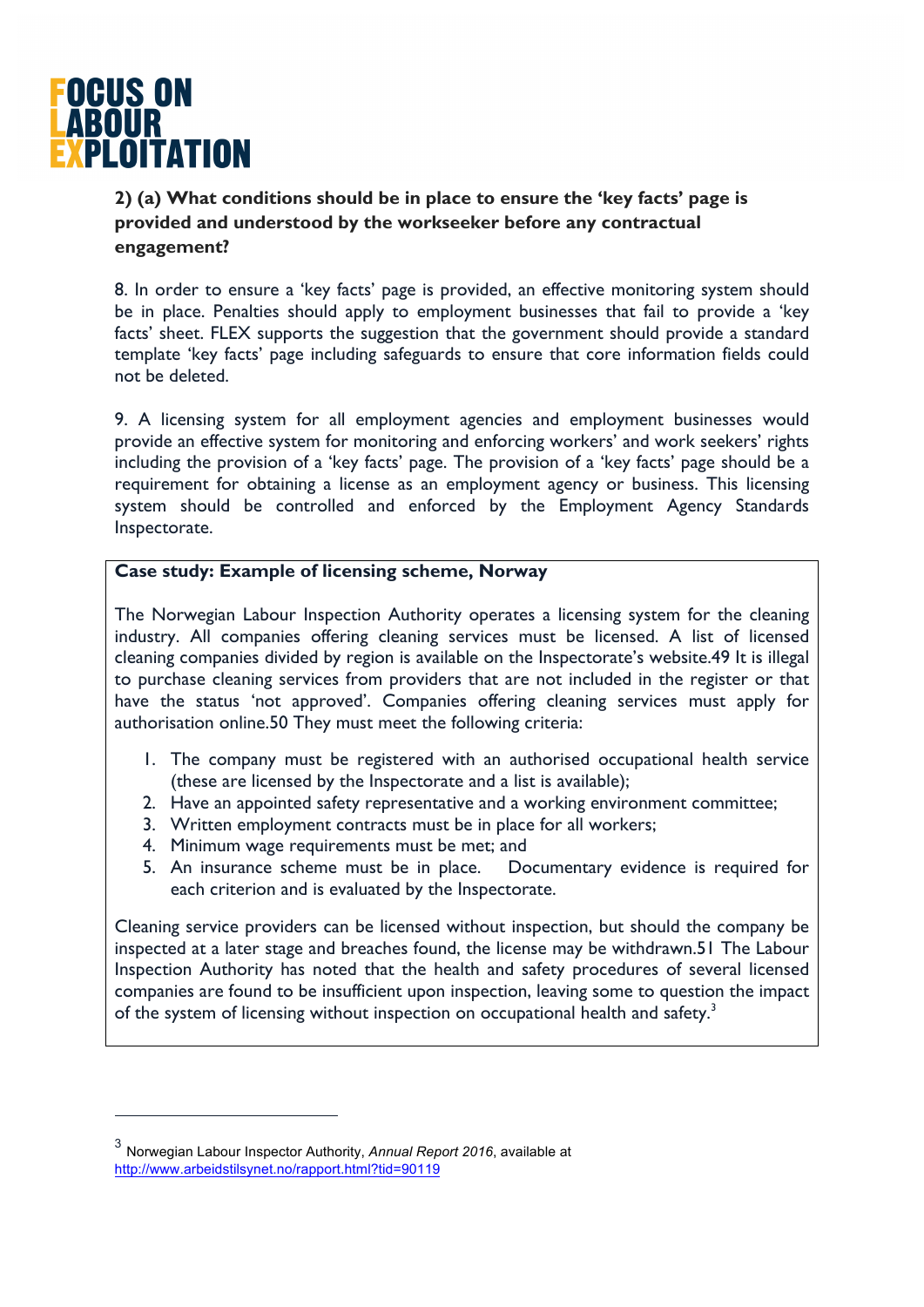

10. The 'key facts' page can only be effective if it is accessible to the most at-risk work seekers including migrant workers. In order to ensure the 'key facts' page is understood by the work seeker, in cases where the work seeker's first language is not English, the 'key facts' page should be provided to the work seeker both in English and in the work seeker's native language.

### **3) Should an employment business be required to ensure that the work seeker understands fully the information being given to them?**

11. Yes. The business should also be required to provide information about available routes for information and advice if worker has questions or experiences problems at a later date.

# **Section 2. Extending the remit of the Employment Agency Standards Inspectorate to cover umbrella companies and intermediaries in the supply chain**

#### **6) Do you know of any examples of the benefits and/or problems for agency workers of using an umbrella company or intermediary?**

12. FLEX supports the proposal that the remit of the Employment Agency Standards Inspectorate (EAS) be extended to cover umbrella companies. This extended remit should be accompanied by an additional resource commitment to the EAS.

13. FLEX research into exploitation in the construction sector has found several problems for agency workers using umbrella companies, including:

**Unclear deductions:** In a survey of migrant construction workers in London, FLEX found that over a third of all workers surveyed did not understand the deductions on their payslips.<sup>4</sup> One worker told FLEX "My income isn't explained properly. The payslip is quite vague, it doesn't list concrete charges and sums of money. You'll see things like 'LESS £50' or 'ADD £50'. Not everyone understands the jargon they use."<sup>5</sup>

**In-work poverty:** One industry expert interviewed during the research described umbrella companies as a 'scourge on construction', explaining that some workers he had come across were being paid below National Minimum and Living Wage and far below industry agreed rates, because the living wage hourly rate was effectively being reduced by the high administration fees charged for receiving wages.

-

<sup>4</sup> FLEX, *Shaky Foundations: Labour Exploitation in London's Construction Sector*, 2018, p.8. Available at http://www.labourexploitation.org/sites/default/files/publications/Shaky%20Foundations.pdf <sup>5</sup> FLEX interview with construction worker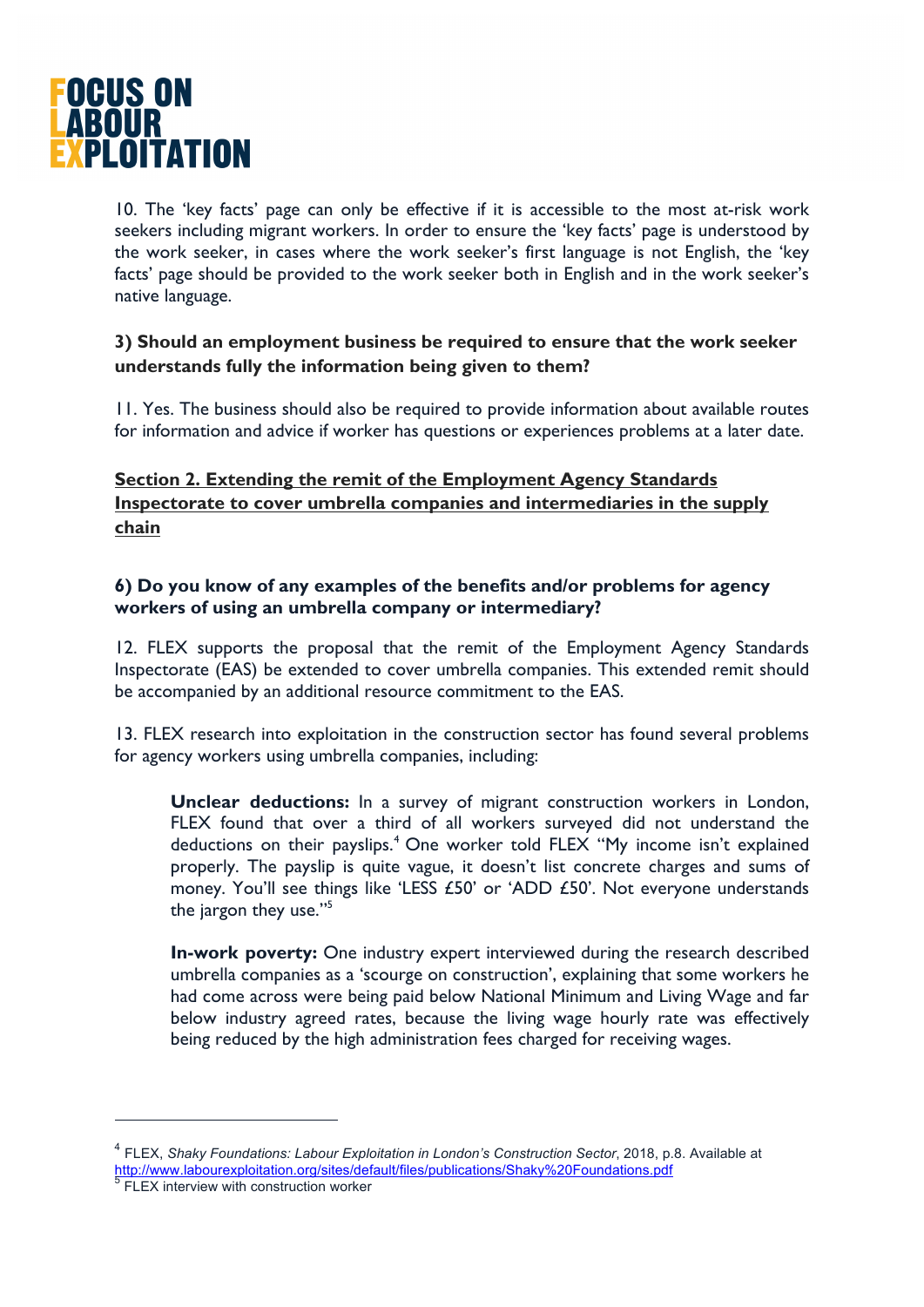

**Lack of choice:** One former construction worker explained that when the scheme was introduced, workers were given no choice but to accept these conditions, or lose their jobs: "All of my friends were working for different companies on sites, mostly eastern Europeans, and they were just told 'You have to move to this. If you don't move, find another job.'"6 This lack of choice over whether or not to become employed under the umbrella scheme combined with some confusion over the employment status of workers under this system makes it very difficult to challenge the negative consequences for workers and ensure that rights are understood and upheld.

**Lack of accountability:** FLEX research found agency workers employed through payroll companies who reported being sent back and forth between agency and umbrella company over pay disputes, with each denying responsibility for underpayment. The confusion over workers' employment status, their employment protections, and who is responsible for upholding protections in practice, results in a lack of accountability and recourse to justice which leaves workers less able to address abuse. Bringing umbrella companies under the remit of the EAS would go some way to addressing this gap in monitoring and oversight and improve accountability for treatment of workers.

14. Combined with the sometimes extremely low wages received as a result of deductions, increased dependency on work stemming from poverty, and the lack of choice for many but to work under umbrella schemes, the widespread use of umbrella companies can in some circumstances create or exacerbate worker poverty and insecurity, which can leave workers at risk of exploitation.

15. The Department for Business, Energy and Industrial Strategy is right to highlight in its consultation document the 'increased scope for poor practice' arising through increased use of umbrella companies. Its recognition 'that work seekers have no redress or formalised complaints procedure outside of an Employment Tribunal or by using Acas's mediation services' is key; even if workers are aware of their rights, such rights cannot be effective if they are difficult to enforce. FLEX therefore supports the suggestion that umbrella companies be required, through legislation, to meet a set of minimum standards in line with the minimum requirements currently in place for employment businesses. This should provide the avenue to make a complaint if an issue could not be resolved directly with the umbrella company or intermediary, without having to go to an Employment Tribunal. These minimum standards should be proactively enforced by the EAS.

**7) Should the extension of the remit of the Employment Agency Standards inspectorate to cover the regulation of certain activities of umbrella companies and intermediaries in the supply of work seekers to a hirer:** 

**i. Be limited to the regulation of the key facts page and provision of** 

 $\overline{a}$ 

 $6$  FLEX interview with construction worker